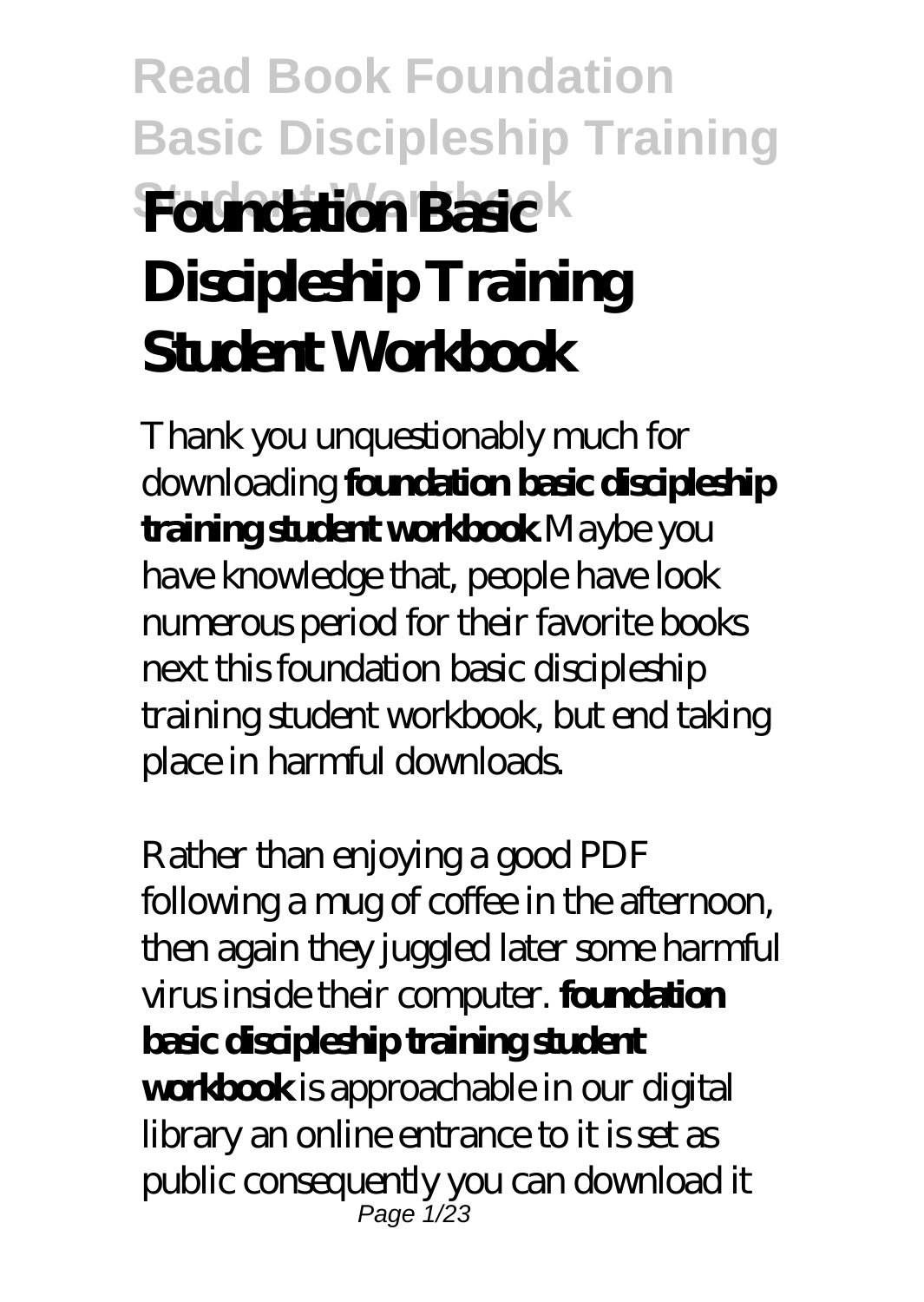instantly. Our digital library saves in compound countries, allowing you to get the most less latency epoch to download any of our books behind this one. Merely said, the foundation basic discipleship training student workbook is universally compatible in the same way as any devices to read.

Discipleship Training #1 - What Is A Disciple \u0026 What Is Discipleship? Discipleship Training Course Week 1+ Brother Richard Womack **Discipleship Training Session 1 - Part 1** Jose Silva \u0026 Robert B Stone What We Know About The Mind And Creating A Genius *Discipleship Training Session 1 - Part 2 Lesson 1 What Is Discipleship? [Thinking Series] Discipleship - Becoming a Student - Teaching* Lifelong Disciple | Part 4: How to Disciple Students Who Don't Care **Creating a discipleship plan** Page 2/23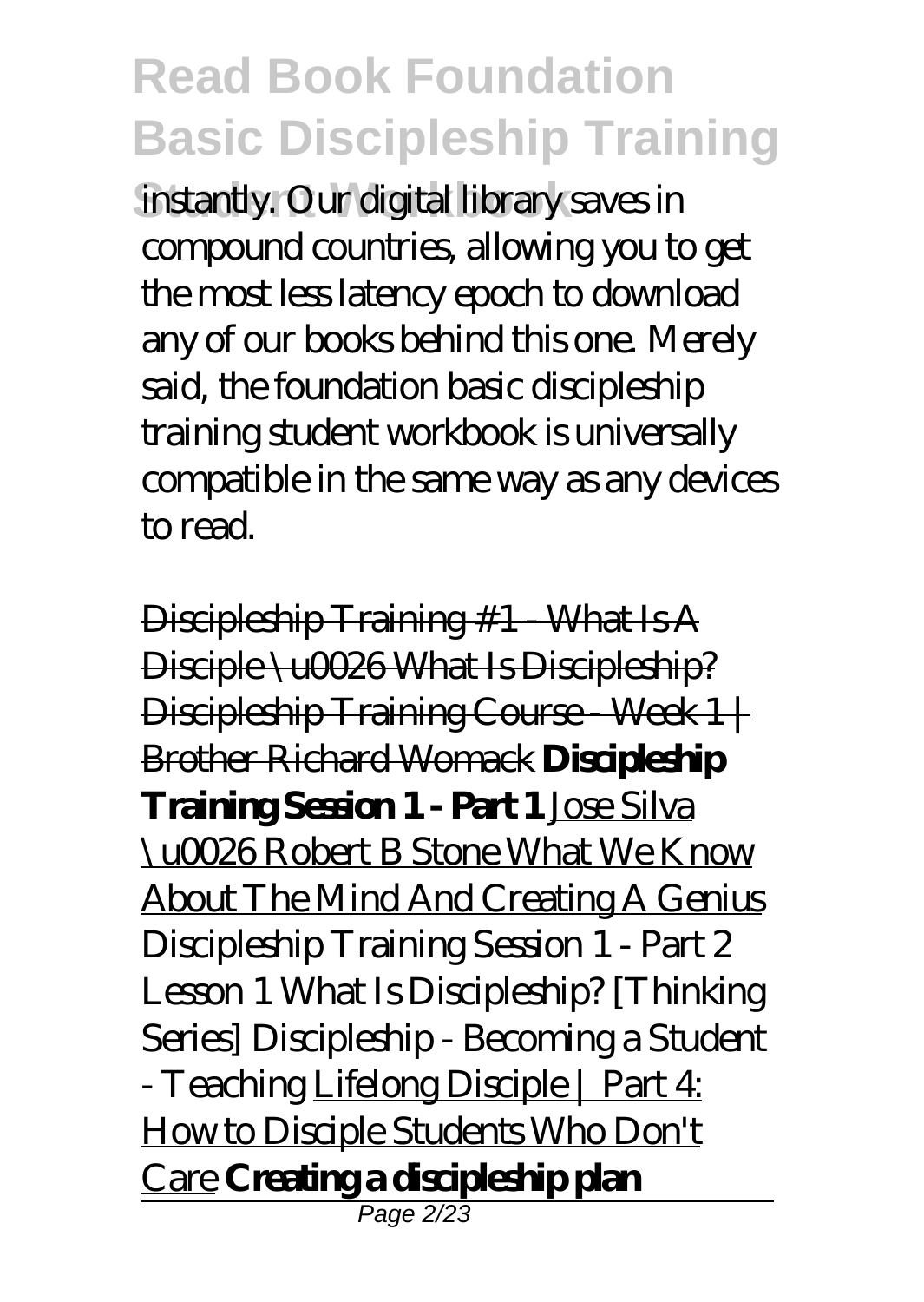S"Being A Disciple In The Digital Age\" with Pastor Rick Warren*Discipleship Training - Introduction to Spiritual Parenting Make Disciples - What Is Discipleship? Why YOU should do a Discipleship Training School (DTS) with YWAM!* 6 Simple Ways to Make Disciples Without Adding Anything To Your Schedule - Caesar Kalinowski Dr Ravi Zacharias on Discipleship

The Jesus Model of Discipleship | The Four Fields**How to Disciple | 10 tips on Discipleship What Is Discipleship and How Is It Done? // Ask Pastor John** This is Discipleship *Charles Stanley - THE COST OF TRUE DISCIPLESHIP Modeling 411 Training* What are disciple making movements? Discipleship Training #6 - The How-To of Discipleship (Part 1) *Discipleship Training Sunday 15th November 2020* Discipleship Training Lesson 1-2 The Normal Christian Life Page 3/23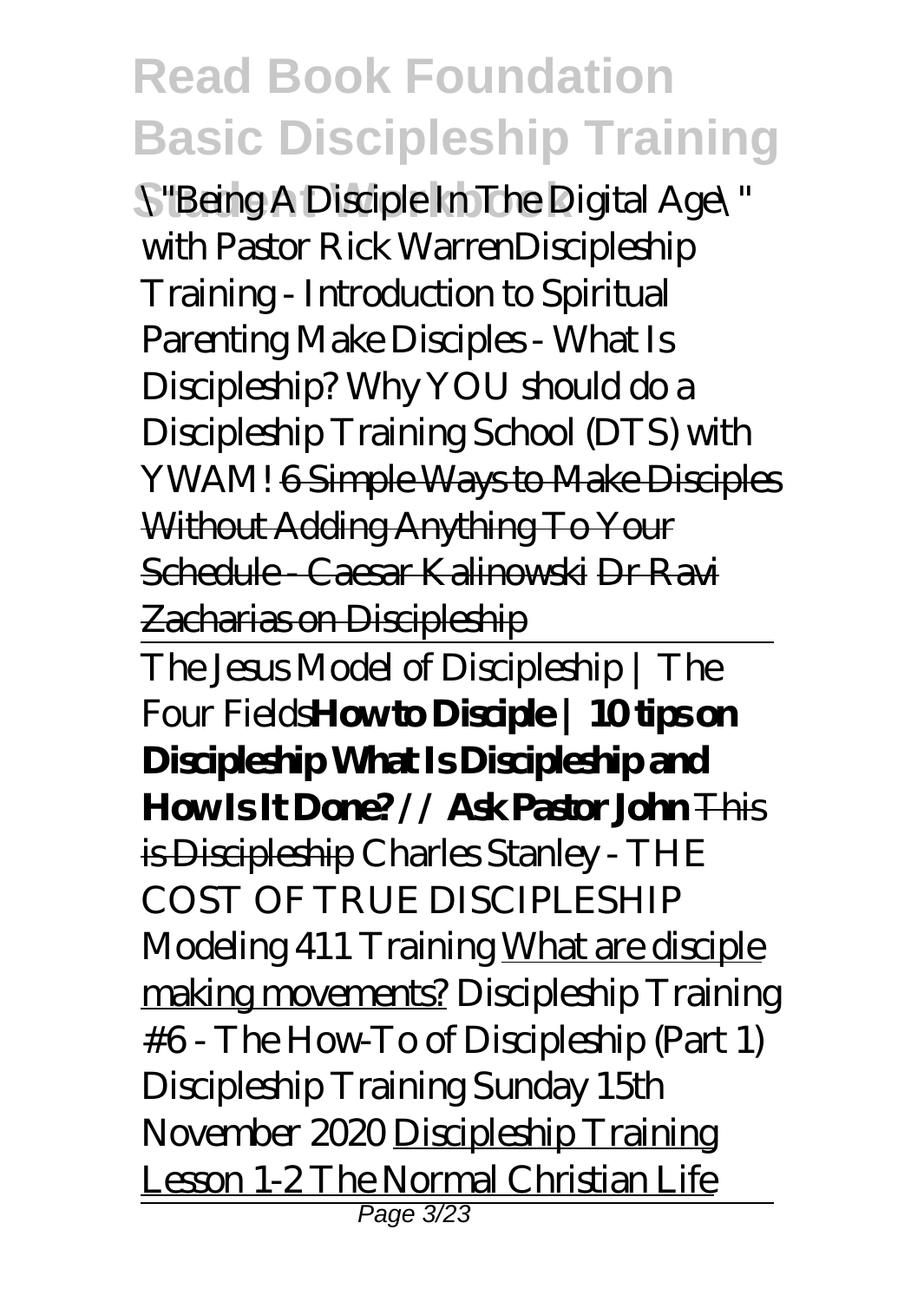Adrian Rogers: How to Be a Fully Committed Disciple of Jesus [#2434] Discipleship Training DTI Lesson 1-11B **Fellowship** 

Discipleship Training Monday 16th November 2020Radical Discipleship (Mark 9:42-50) Darla Provincial's Discipleship Training Testimony December 2018 **Foundation Basic Discipleship Training Student**

In this Discipleship Training Manual, we will be majoring on the commands that Jesus gave us. When it is necessary to understand a particular truth from  $G$  od's Word, in order to obey one of these commands, we will take time to delve into that truth. For example, one of Jesus' commands was to "repent and believe in the gospel."

### **Discipleship Training Manual - The Bridge**

Page 4/23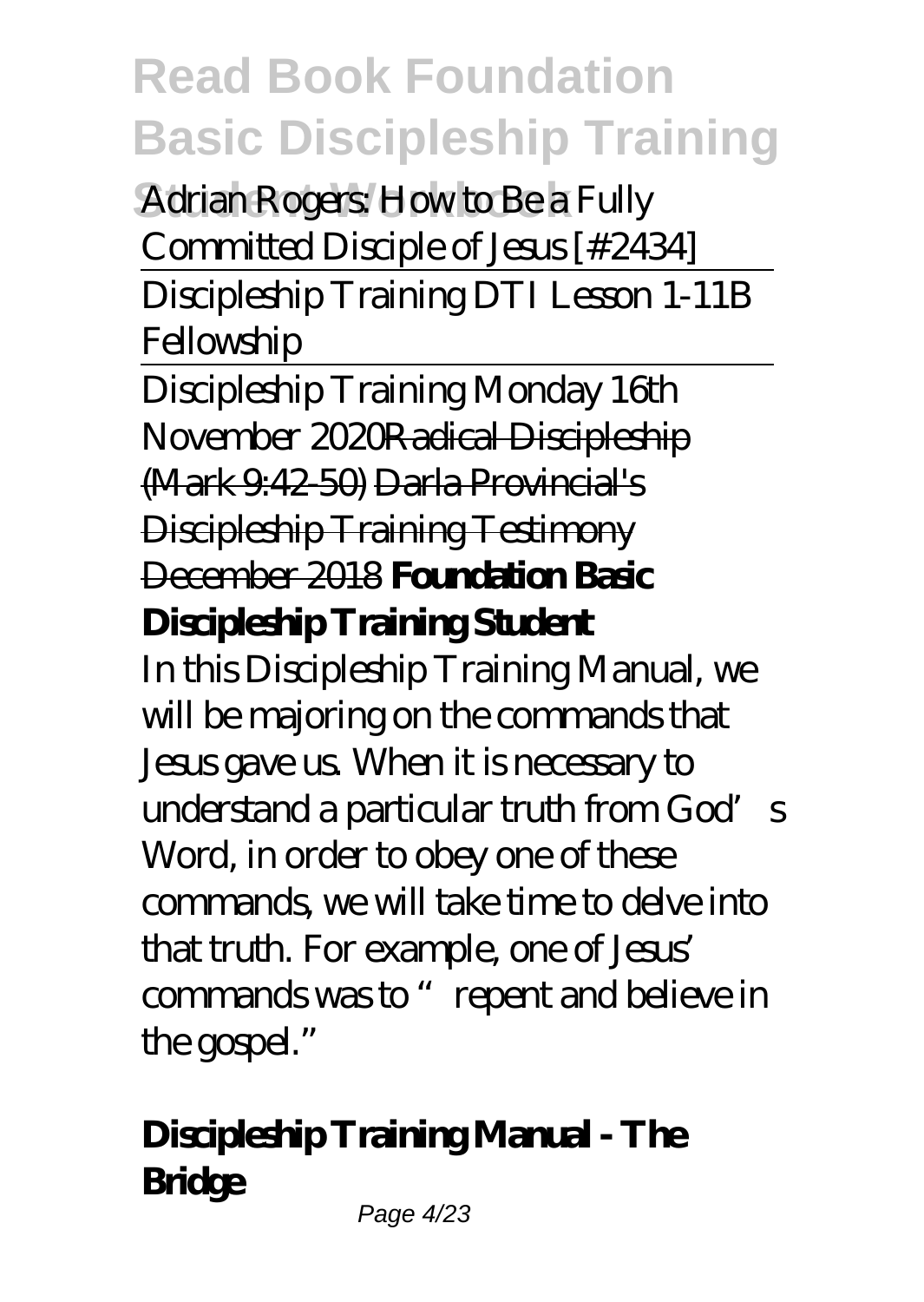**This Basic Discipleship Training series will** establish a firm scriptural foundation upon which we can build a strong and productive Christian life. Students will receive an understanding of Salvation, the Trinity, Christian Growth and Service and much more.

#### **The Foundation: Basic Discipleship Training - Kindle...**

Basic discipleship is the place that immature Christians are established in their faith by developing their awareness of what it means to follow Christ. It is here that older Christians help train new or very young Christians. Like small children, new Christians are unstable and need security.

### **Basic Christian Discipleship Curriculum and Goals**

Foundation Basic Discipleship Training Page 5/23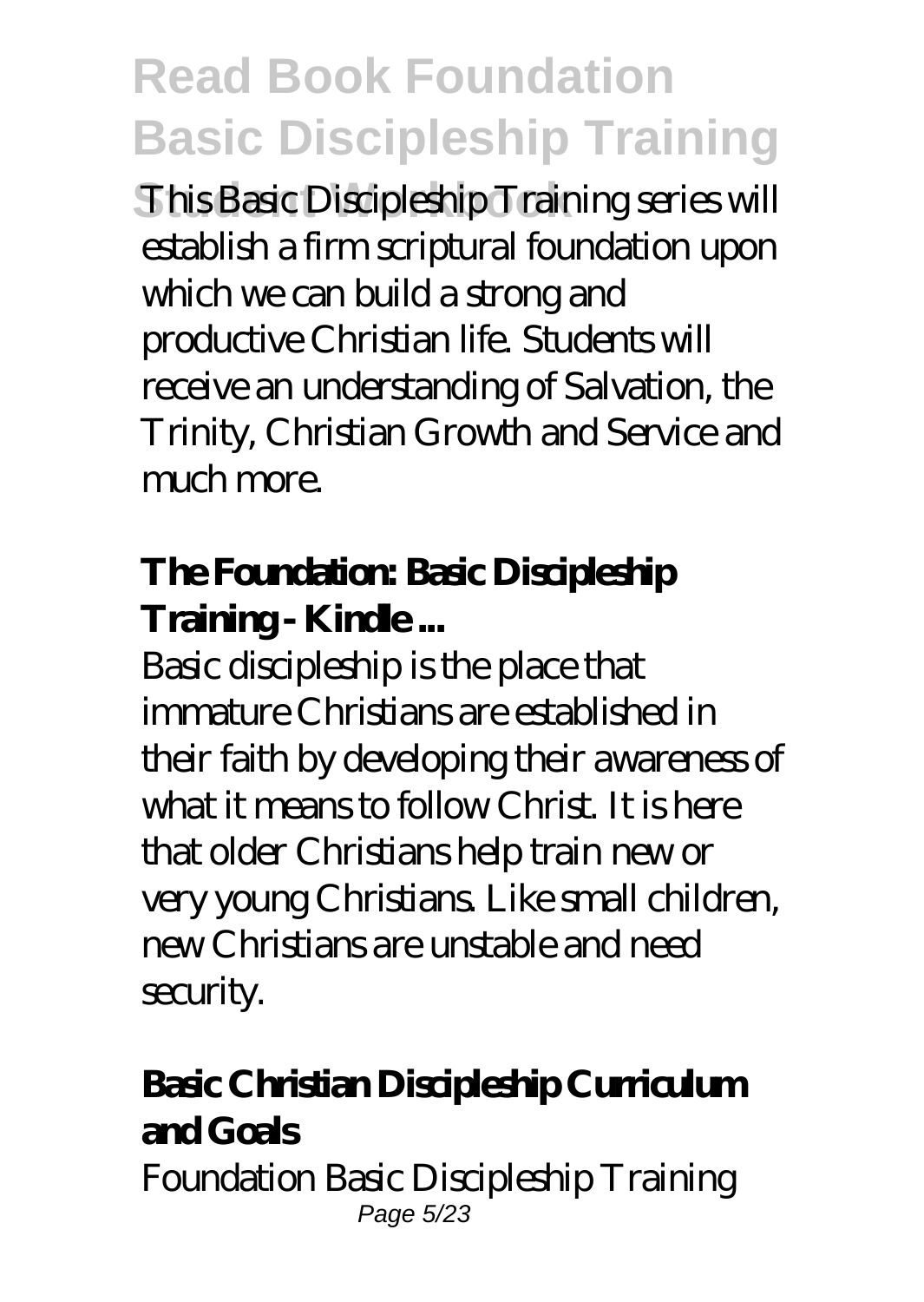Student Basic discipleship is the place that immature Christians are established in their faith by developing their awareness of what it means to follow Christ. It is here that older Christians help train new or very young Christians. Like small children, new Christians are unstable and need security.

#### **Foundation Basic Discipleship Training Student Workbook**

Training of the catechist is necessary to ensure that the faith is handed on in its integrity and in a manner that responds to the needs, learning styles, cultures and other special characteristics of those in their care. ... This course will introduce students to basic concepts that are necessary for reading Holy Scripture. The students will ...

### **Catechist Formation Program |**

Page 6/23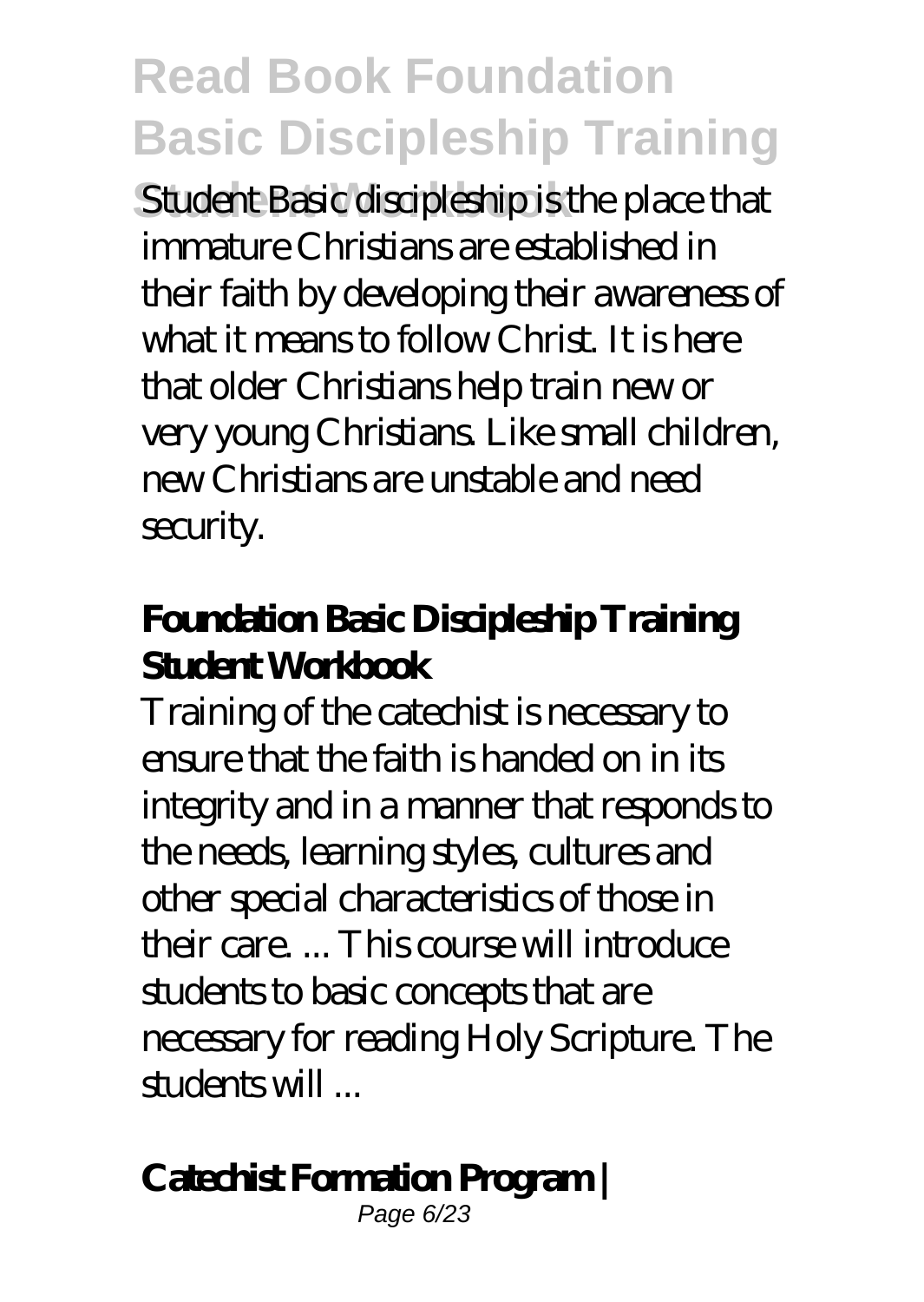### *<u>Archdiocese of New York</u>**k*

Disciples Path for Students. Disciples Path resources for students follow a similar framework as the adult short-term studies, providing an age-appropriate intentional plan of discipleship for middle and high school students. Learn More

### **Discipleship Training and Curriculum | LifeWay**

Establish a Biblical theology of evangelism and discipleship (E&D) as the foundation for the methodologies and resources presented in this class. Teach students to understand and practice E&D in ways that are worldview-relevant, training them to share God's story of hope in a world of competing faiths and cultures.

### **Evangelism Training Resources For** Churches | Good Soil ...

Foundation Basic Discipleship Training Page 7/23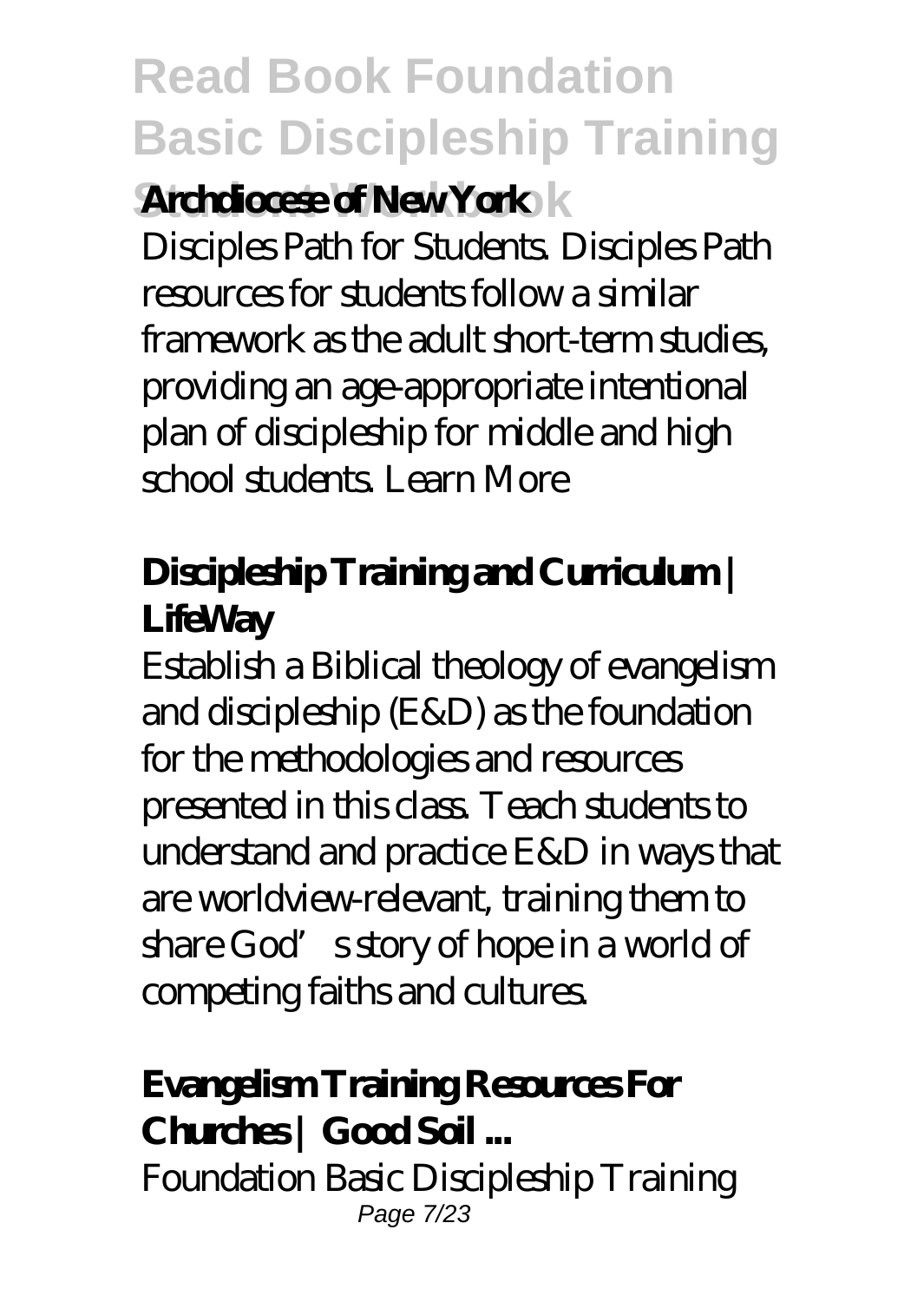Student Workbook In this Discipleship Training Manual, we will be majoring on the commands that Jesus gave us. When it is necessary to understand a particular truth from God's Word, in order to obey one of these commands, we will take time to delve into that truth. For example, one of Jesus' commands

#### **Foundation Basic Discipleship Training Student Workbook**

We provide nursery, preschool, kindergarten, and elementary curriculum for Sunday school, midweek, or children's church. DiscipleLand's family of Bible resources forms a comprehensive Children's Discipleship System™—an intentional, relational, and transformational process designed to help make disciples for life.

### **Children's Ministry Lessons | Sunday**

Page 8/23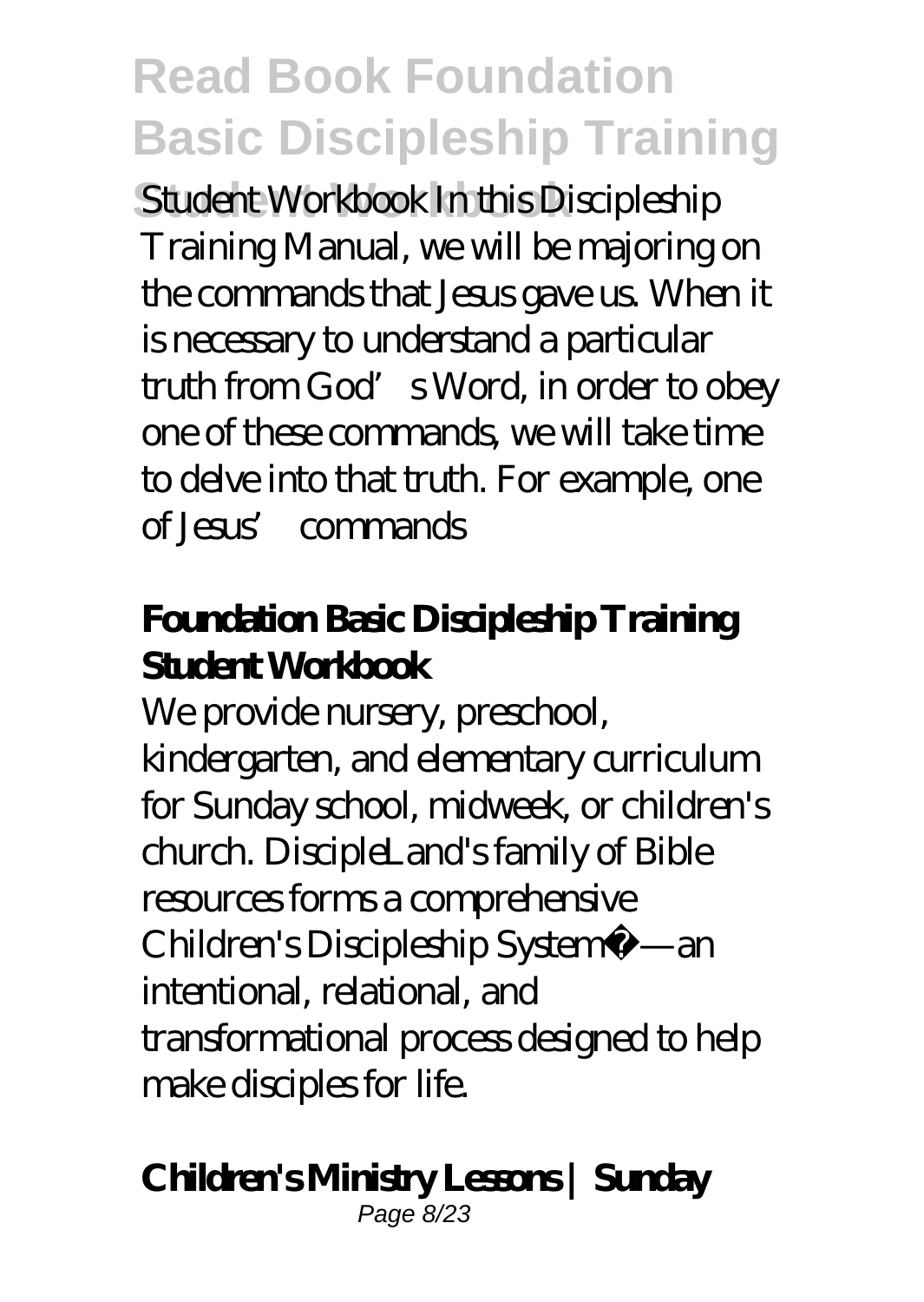### **Read Book Foundation Basic Discipleship Training Student Workbook School Curriculum ...**

Foundation Training is a simple solution that gives you the means to change the way you move and correct the imbalances caused by our modern habits. Through a series of body-weight exercises, Foundation Training activates your posterior muscle chain, anchors the hips, decompresses the spine, and teaches you to take the burden of supporting the ...

#### **Foundation Training - From Pain to Performance**

Mission Statement. The mission of the School for Esoteric Studies is to provide structured, sequenced esoteric discipleship training, grounded in Ageless Wisdom teachings and designed to produce World Servers. In support of our ultimate focus on world service, our esoteric discipleship training includes both work on individual vertical integration, supplemented by an Page  $9/23$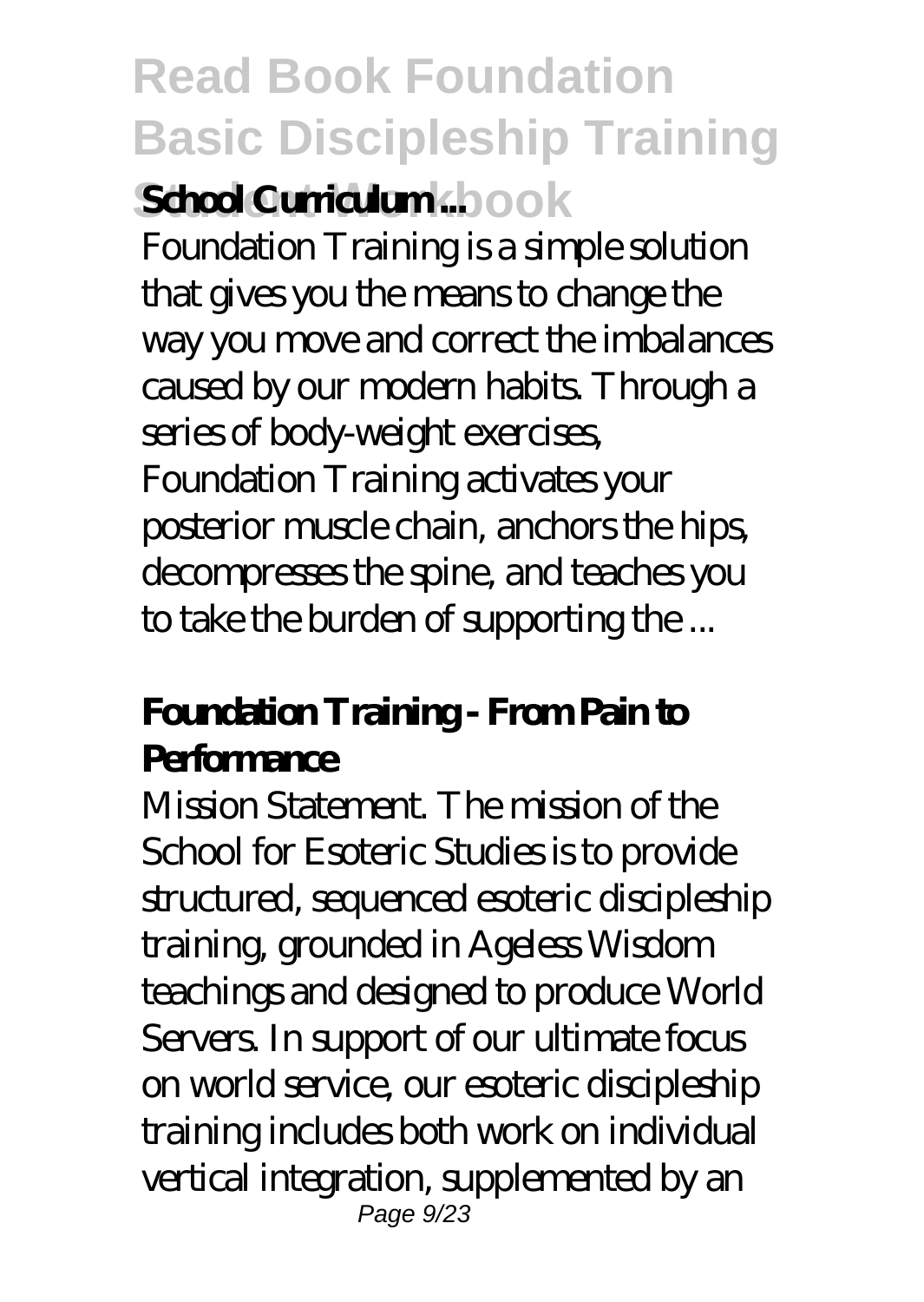**Read Book Foundation Basic Discipleship Training** expansion into horizontal ...

### **Mission and History of the School for Esoteric Studies**

His ministry focused on the training of 12 men. His training of those brave few souls was the foundation of His entire ministry. Jesus' approach to discipleship has led me to focus my life trying to follow His pattern. The strength and quality of the foundation determines the strength and quality of everything built upon it.

### **Foundational Discipleship | Discipleship Resources | Core ...**

Discipleship Training, Mentoring how to use it and teach God's Word ad Way… Advance : Discipleship Advance , creating a life style to continue a life of discipleship. These are flexible as each category has or will have over forty 40 Studies (we are still developing and uploading our materials. Page 10/23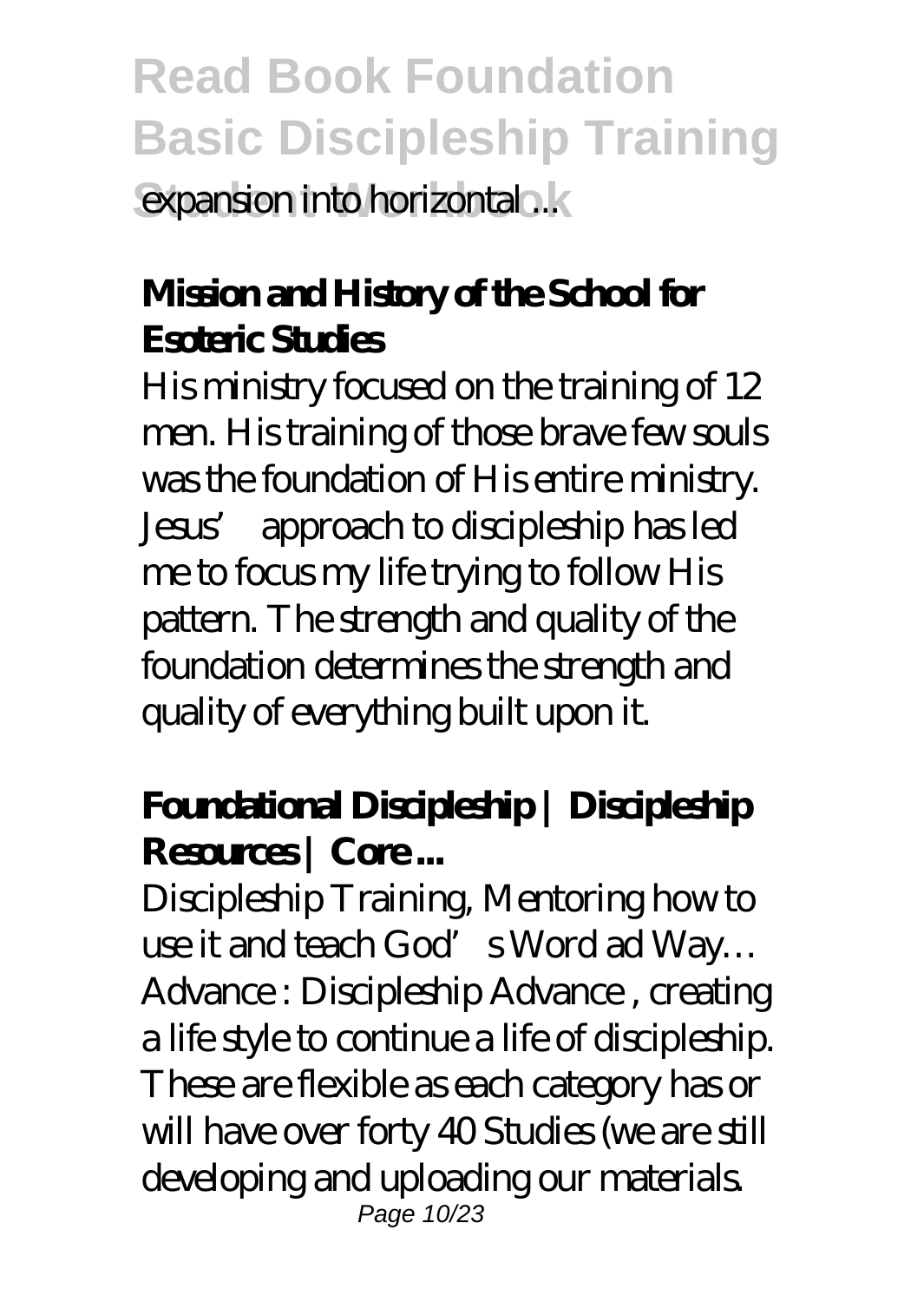## **Read Book Foundation Basic Discipleship Training Student Workbook**

#### **How to Start - discipleship tools**

Students will be given 14 hours of instruction and specialized training in vaulting, where each student learns the basic elements of performing gymnastic routines on the back of a moving horse. Each student also participates in a lowelement challenge course, an endurance hike, and in various field games or sporting activities held in a group environment.

#### **Course Info - School of Discipleship**

A disciple is a student or a learner, one who walks so closely with his master that he becomes like him in his thinking and behavior. In Matthew 10.25 Jesus told His disciples, "It is enough for the disciple that he become like his teacher…" We become like our Master and Teacher, Jesus Christ, by spending time alone with Him, talking to Him in Page 11/23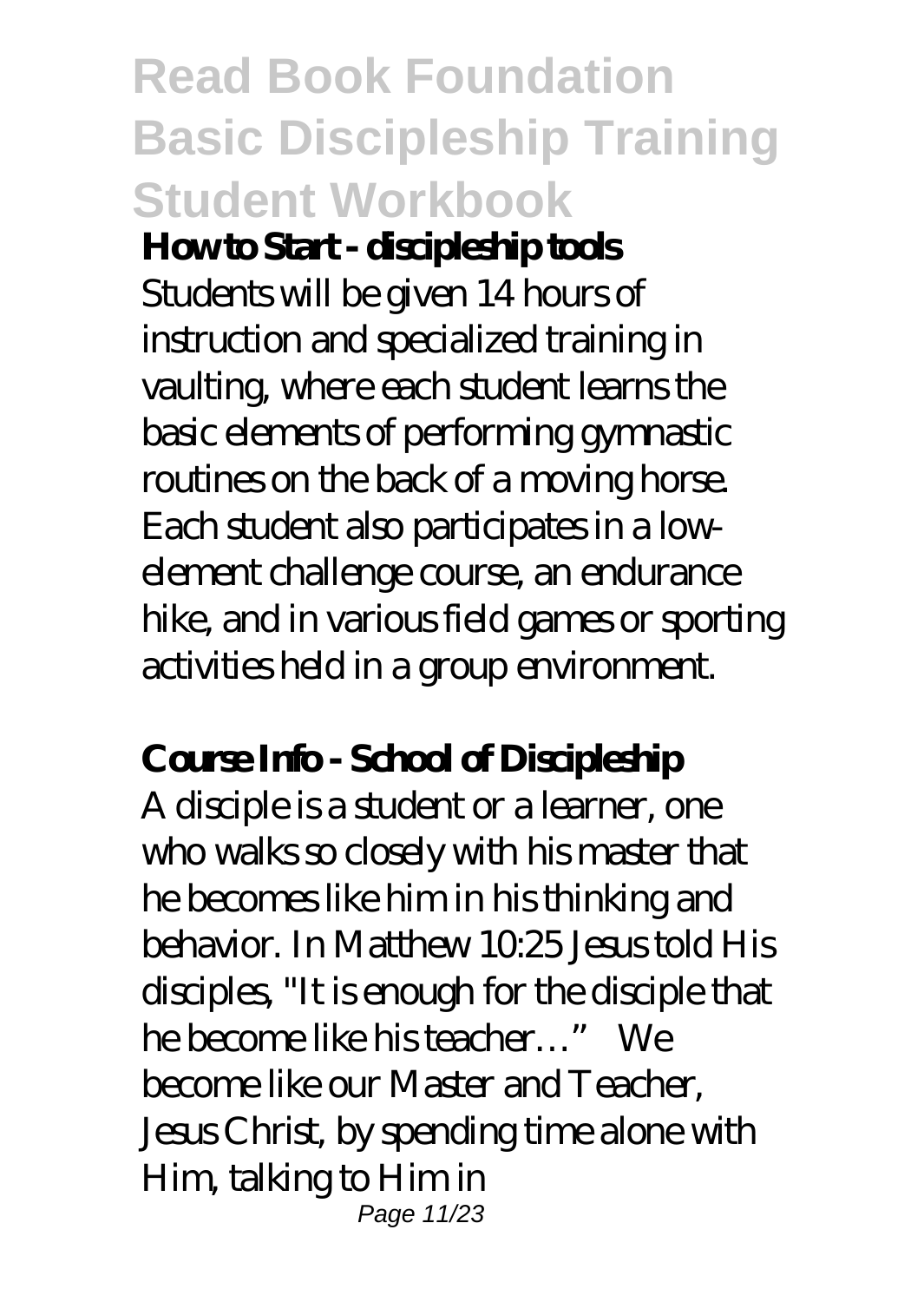## **Read Book Foundation Basic Discipleship Training Student Workbook**

### **Biblical Principles for a Strong Foundation**

Basic Discipleship The basic level is truly for all believers. It provides a foundation and framework for followers of Jesus to grow and prosper on their journey of transformation. It consists of five books designed to walk the believer from budding faith to multiplying disciple.

### **Basic Discipleship — The Bridge Fellowship**

The link below is a free discipleship training guide that is intended to help you get to the point where you are actually making disciples. So, pray that God would send you someone that you can pour your life into.

### **Free Discipleship Training Guide: What Is Discipleship ...**

The positive relationship with the chaplain Page 12/23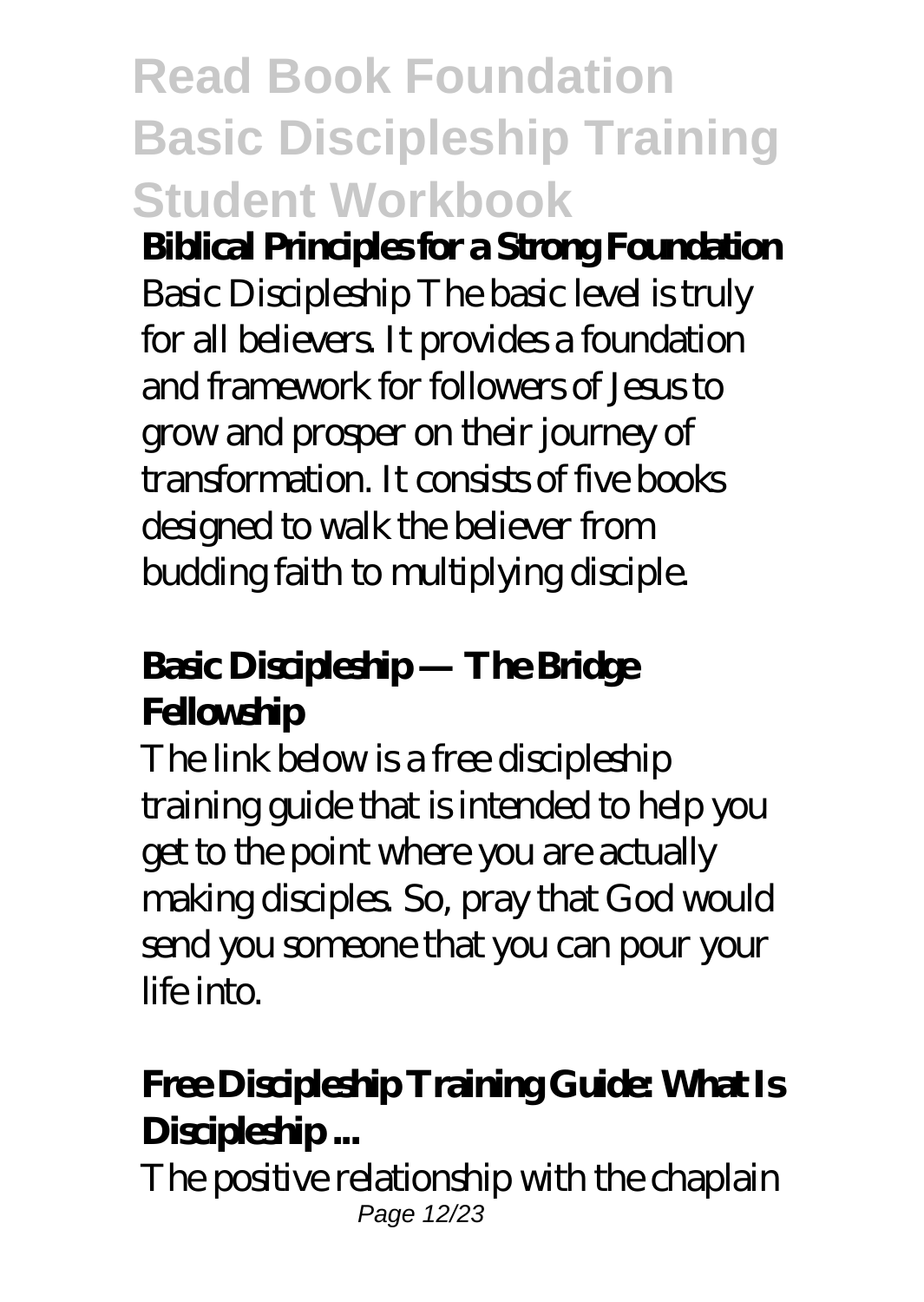**Student Workbook** means that the Jacobs and leaders of other ministries are invited to share about the importance of discipleship in front of the entire Marines Officers Candidate School and hundreds of Marines as they start their training cycle at The Basic School. This comes full circle, as the Jacobs invite the base chaplain to a celebration dinner in their home as they send off Marines they have discipled who have completed their training before they move on to ...

#### **Strong Foundation: Training Marines and Disciplemakers ...**

Ellerslie Discipleship Training was founded in 2009 by Eric and Leslie Ludy — bestselling Christian authors and speakers who have a passion to bring back true discipleship to the Church in such a time as this. Over the past 11 years, thousands of Christians from all around the world have been impacted by Page 13/23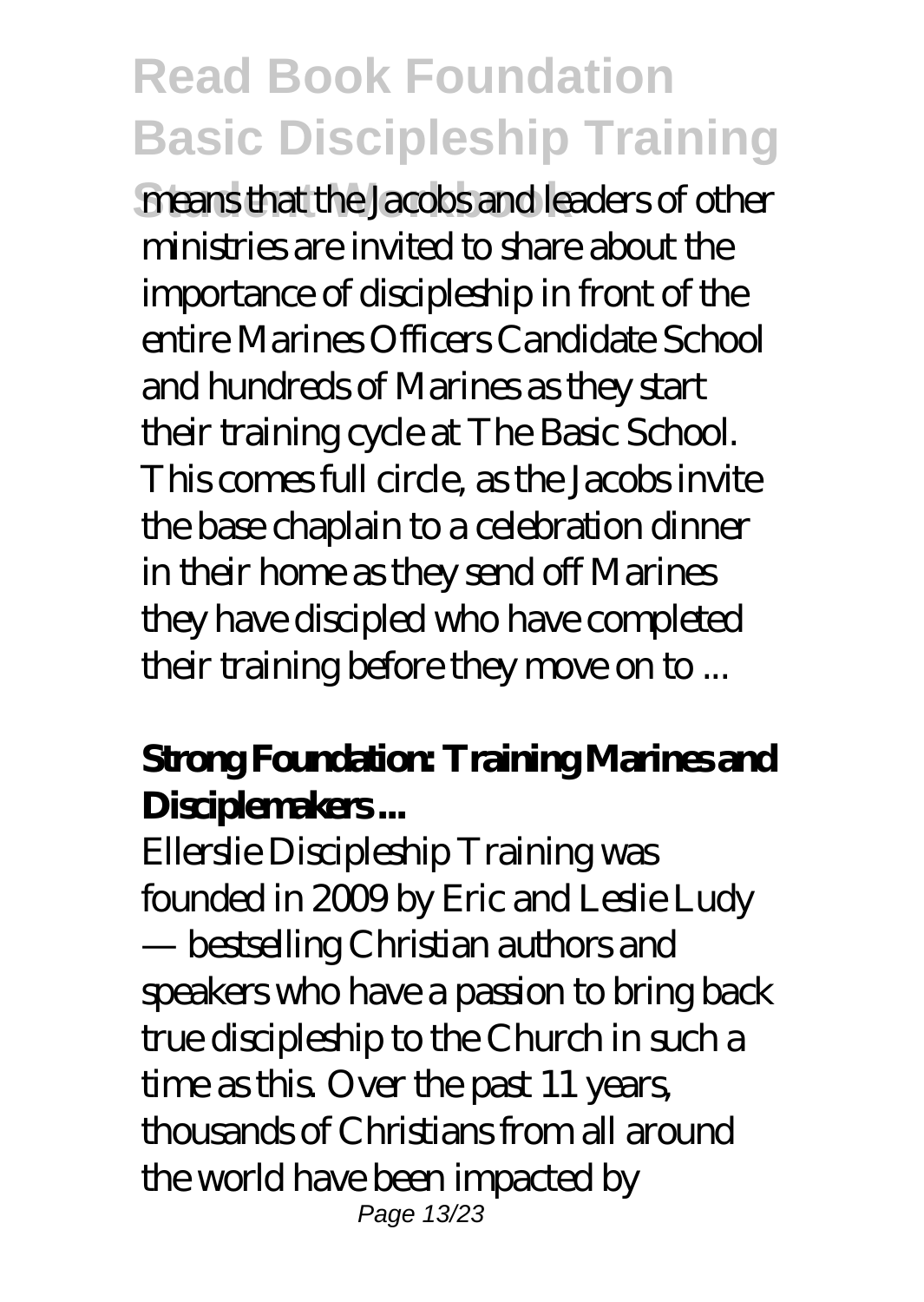### **Read Book Foundation Basic Discipleship Training Ellerslie'ns life-changing ... k**

This Basic Discipleship Training series will establish a firm scriptural foundation upon which we can build a strong and productive Christian life. Students will receive an understanding of Salvation, the Trinity, Christian Growth and Service and much more. We plan to accomplish our mission through a well-rounded six-week training course, which will be broken down as follows: Class 1: Salvation Class 2: The Trinity / God Class 3: Jesus Class 4: The Holy Spirit Class 5: Growth Class 6: Service

This Basic Discipleship Training series will establish a firm scriptural foundation upon which we can build a strong and productive Christian life. Students will Page 14/23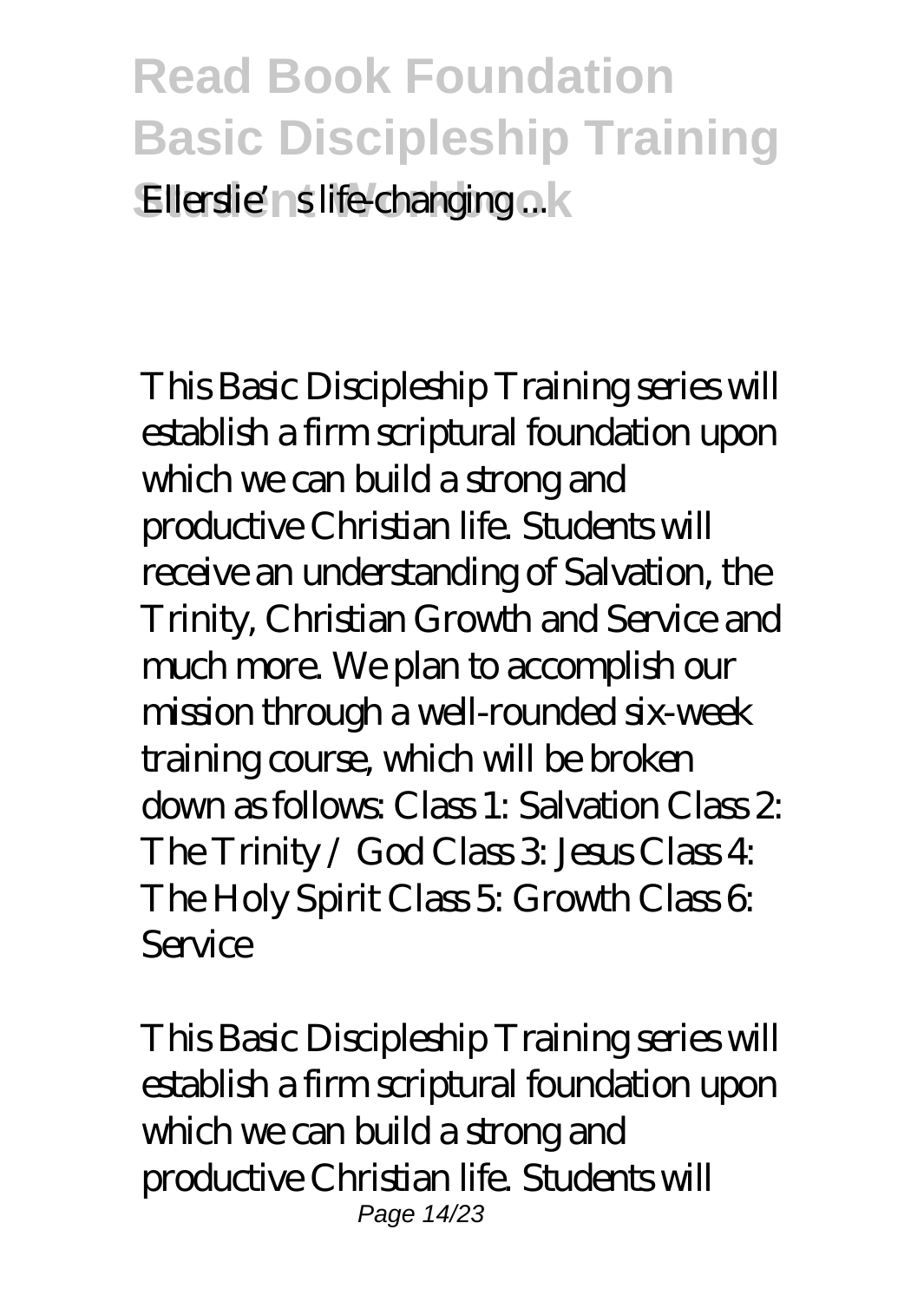receive an understanding of Salvation, the Trinity, Christian Growth and Service and much more. We plan to accomplish our mission through a well-rounded six-week training course, which will be broken down as follows: Class 1: Salvation Class 2: The Trinity /  $God Class 3$  Jesus Class  $4$ : The Holy Spirit Class 5: Growth Class 6: Service

This New Ministers Training series will provide new ministers with a solid foundation to better enable them to serve their pastors and God's people. It will also give them the basics necessary to begin their personal development. The topics covered in this training program will help them to understand God's call and also help them begin to discover his purpose for their life and ministry. We plan to accomplish our mission through a wellrounded six-week training course, which Page 15/23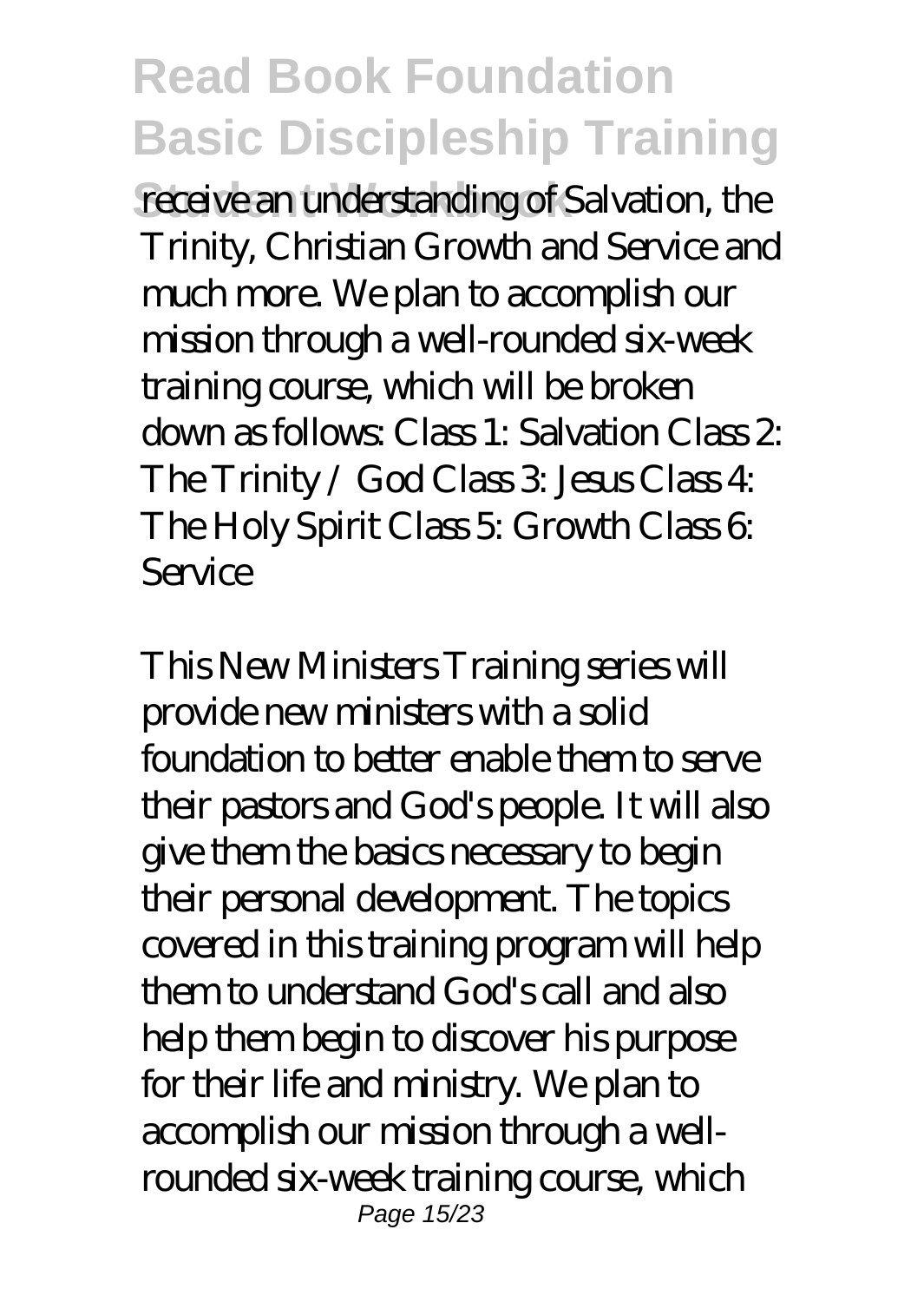**Student Workbook** will be broken down as follows: Class 1: The Call of GodClass 2: The Voice of GodClass 3: The Word of GodClass 4: Ministry / Servant LeadershipClass 5: The SacramentsClass 6: Leadership 101

This Evangelism & Discipleship Training series will positively affect the current condition of the church in regards to sharing the gospel of Jesus with others and equipping new believers with the necessary tools to live an effective Christian life. Students will receive an understanding of Jesus' command to us to witness, have a healthy knowledge of foundational Christian doctrine, and learn witnessing techniques, discipleship principles and discipleship techniques. This we do in accordance with Ephesians 4:12, where the apostle Paul explains the role of Christian leaders. This role he explains to be "the perfecting of the saints, for the Page 16/23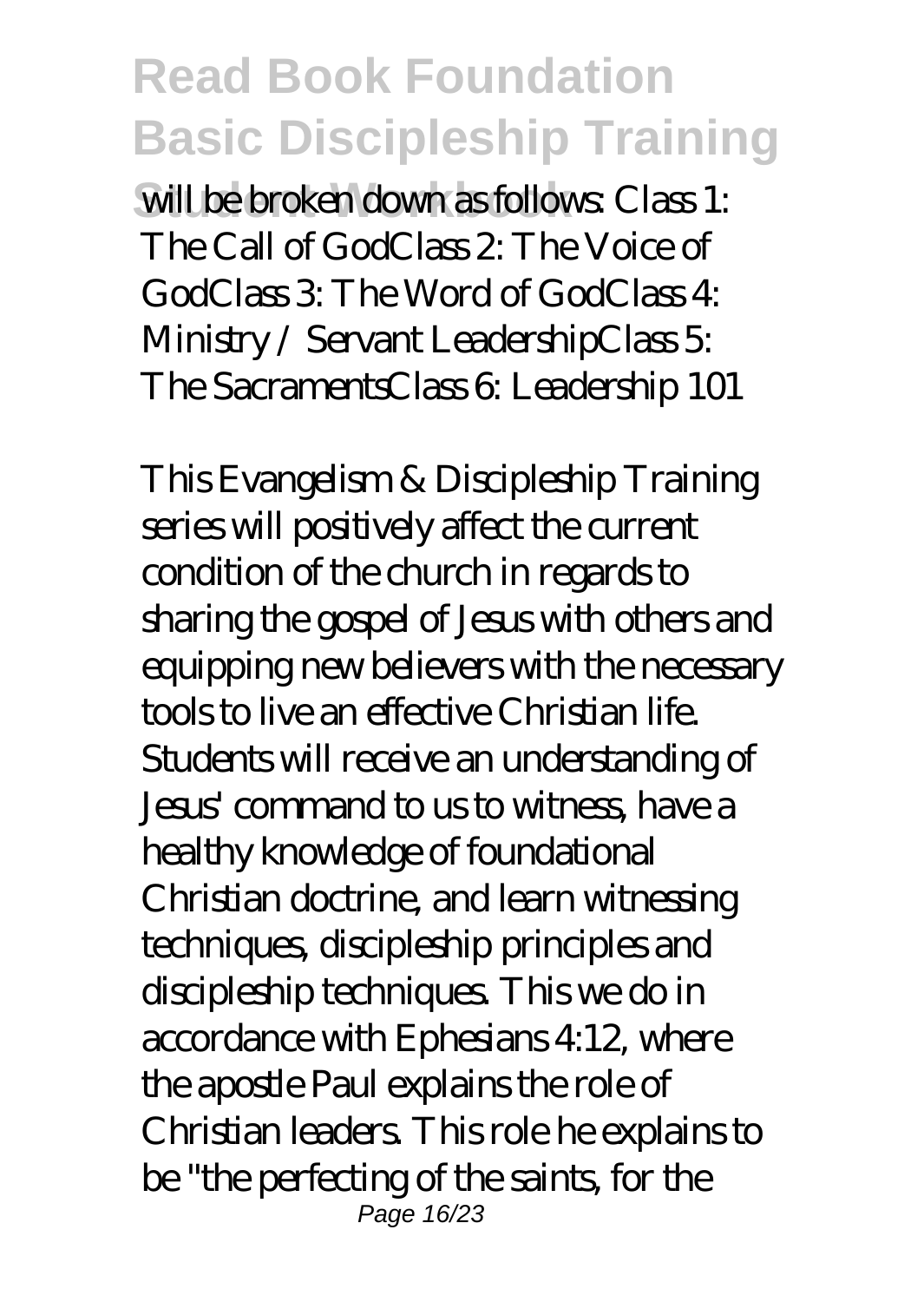**Read Book Foundation Basic Discipleship Training** work of the ministry, for the edifying of the body of Christ."

Basic Discipleship; The Doorway To Membership (Student Edition) is our basic discipleship track that opens the door to involvement in ministry at Harvest International Family Church'! As you go through this discipleship course you will be well grounded in the faith, and learn why it is important to be connected and involved in the life of the local church. We pray you will walk through the door!This course is based upon a 15 point Statement of Faith from our church. For each statement, there are corresponding bible studies. As you search through these Scriptures, the Holy Spirit will place in your heart an unshakable foundation!"For there can be no other foundation laid other than that which is already in place...Jesus Christ." I Corinthians Page 17/23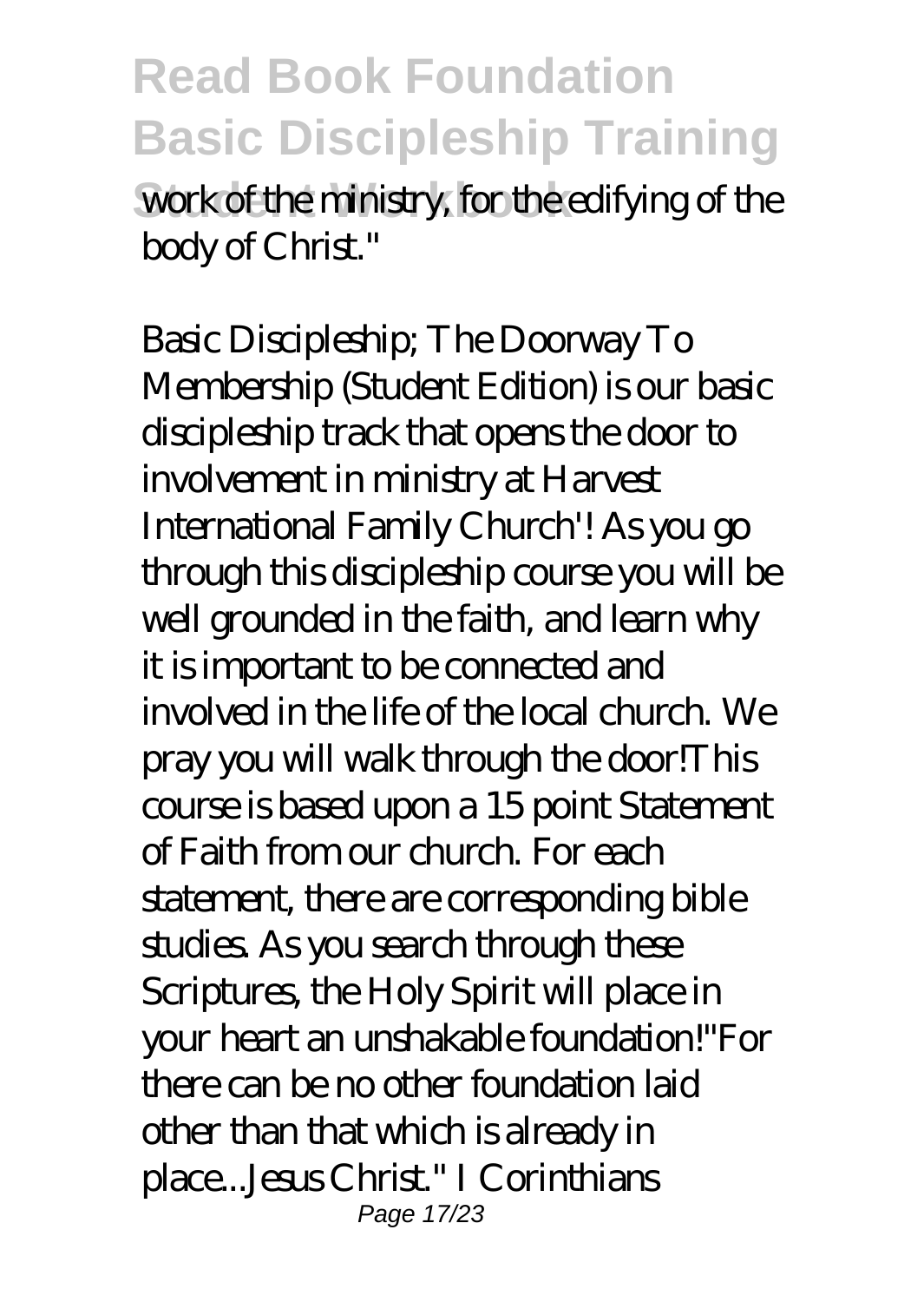**Student Workbook** 3:11Purpose of this course#1 To systematically instruct us in major truths concerning life in the local church.Luke 1:4 that you may know the certainty of those things in which you were instructed. (NKJ)#2 To provide instruction of the Word of God so that spiritual growth will be maintained in every believer.2 Tim 2:15 Be diligent to present yourself approved to God, a worker who does not need to be ashamed, rightly dividing the word of truth. (NKJ)#3 To teach Biblical truths concerning the Church and the Kingdom so that we all may speak the same thing. 1 Pet 3:15 But sanctify the Lord God in your hearts, and always be ready to give a defense to everyone who asks you a reason for the hope that is in you, with meekness and fear; (NKJ) 1 Cor 1:10 Now I plead with you, brethren, by the name of our Lord Jesus Christ, that you all speak the same thing, and that Page 18/23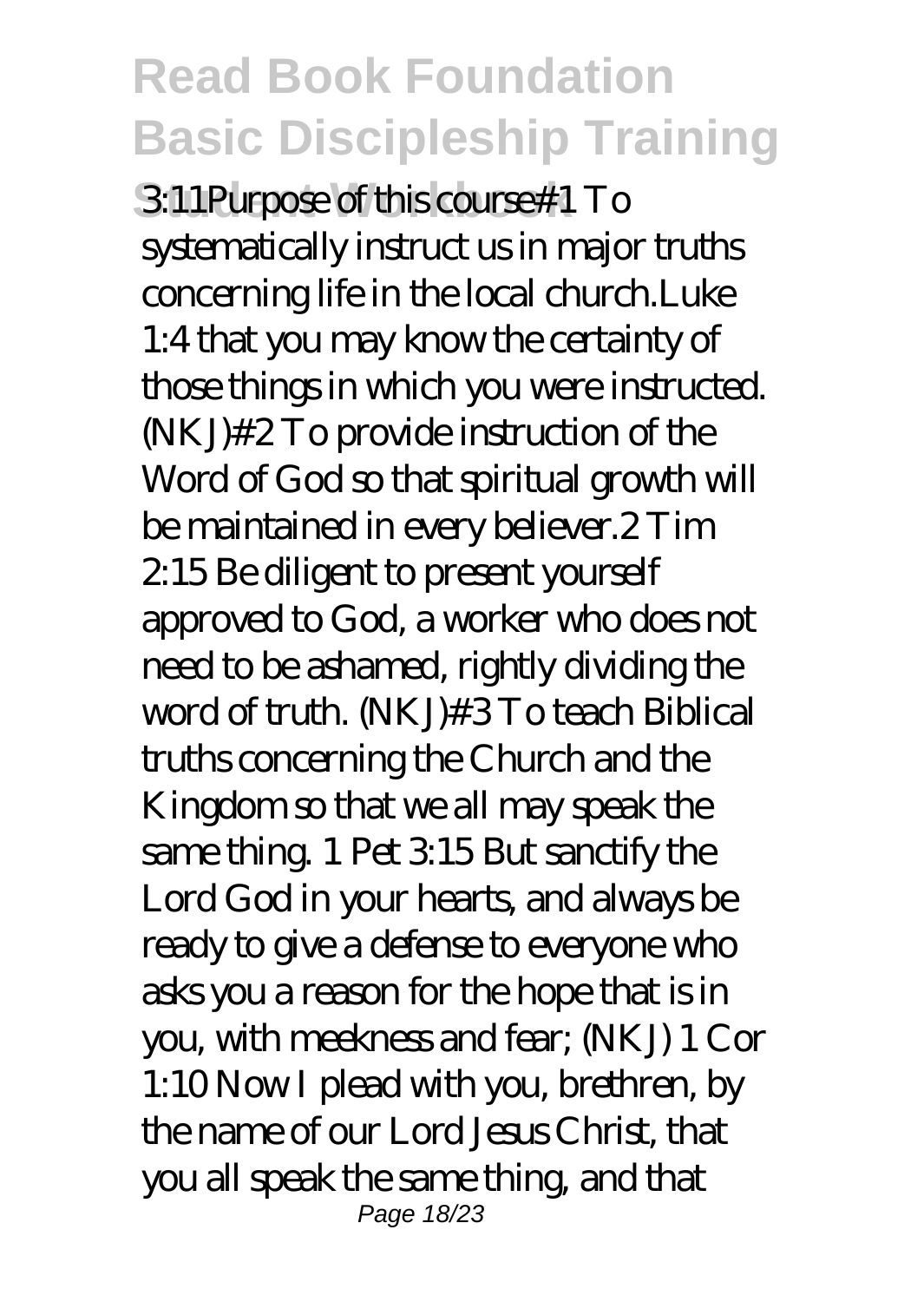**Student Workbook** there be no divisions among you, but that you be perfectly joined together in the same mind and in the same judgment. (NKJ) #4 These teachings will help establish a functioning membership.#5 These teachings will protect the Body from wandering ministries that come into the Body and try to function too quickly, without being proven or tried.#6 These teachings will be foundational for all leaders in our local church, all functioning members, worship team, Life group leaders, etc.#7 These teachings will help our local church flow in unity and harmony.#8 These teachings will help our local church to know where each member is spiritually (salvation, water baptism, filled with the spirit, etc.)#9 These teachings will enable our local church to know what it believes on most major Church doctrines (such as Hell, Heaven, Sin, Church Government, Tongues, etc.) Page 19/23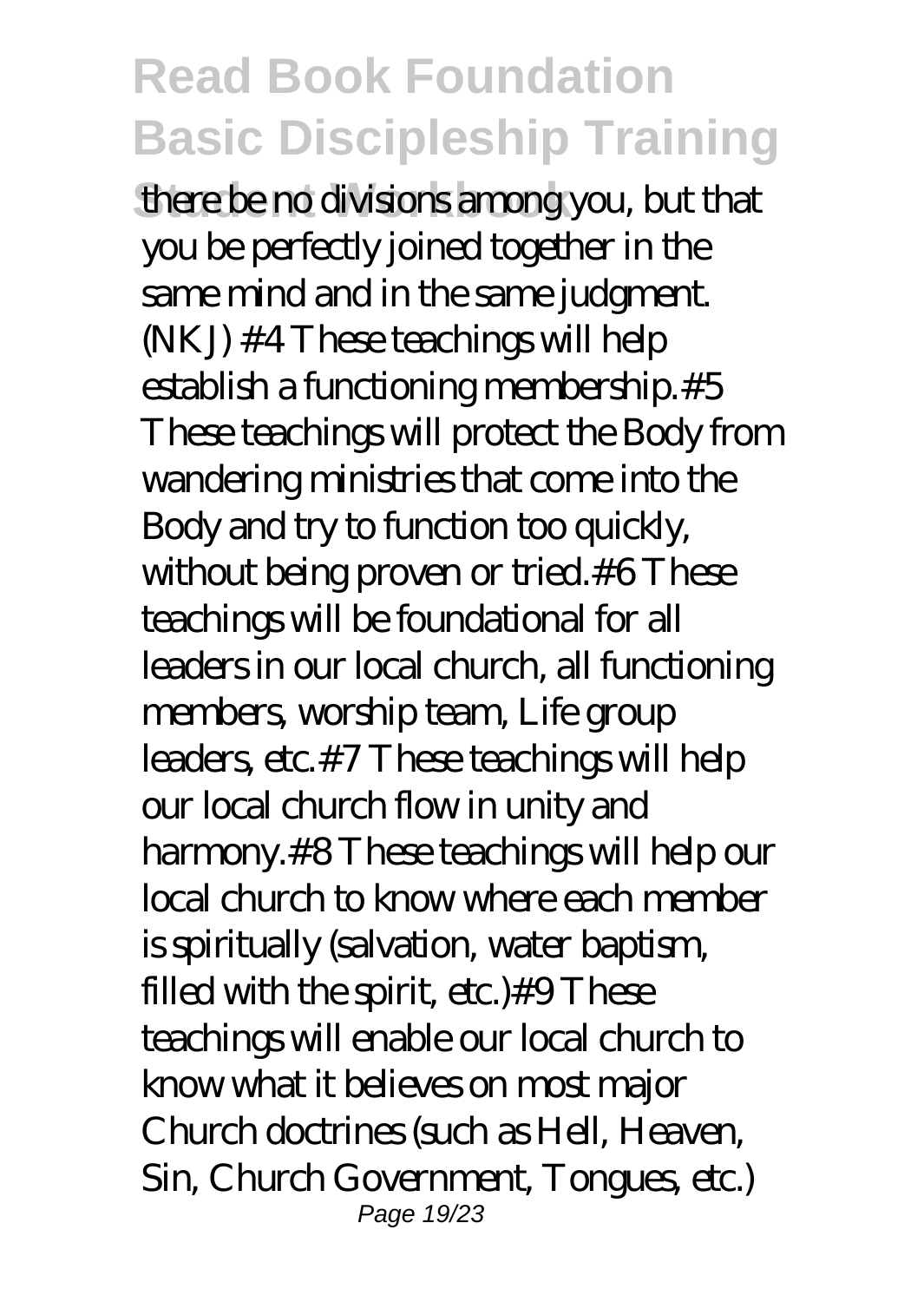**Read Book Foundation Basic Discipleship Training Student Workbook**

This course is designed to give the student an understanding of the Diety of Christ and to give a foundation for their Christian walk to build on. It can be used for bible class teachings or for individual use.

There's a lot of talk about Missionary Discipleship. But how do you practically live it? Foundations for Discipleship is not simply a book you read. It's a tool you use to form and accompany others on their journey as Christian disciples. For use with small groups or individuals, these captivating articles provide the roadmap for training in the basic skills of Christian living and evangelization, including: How to live "The Little Way of Evangelization" How to accompany others on the journey of "Win," "Build," and "Send" How to help Page 20/23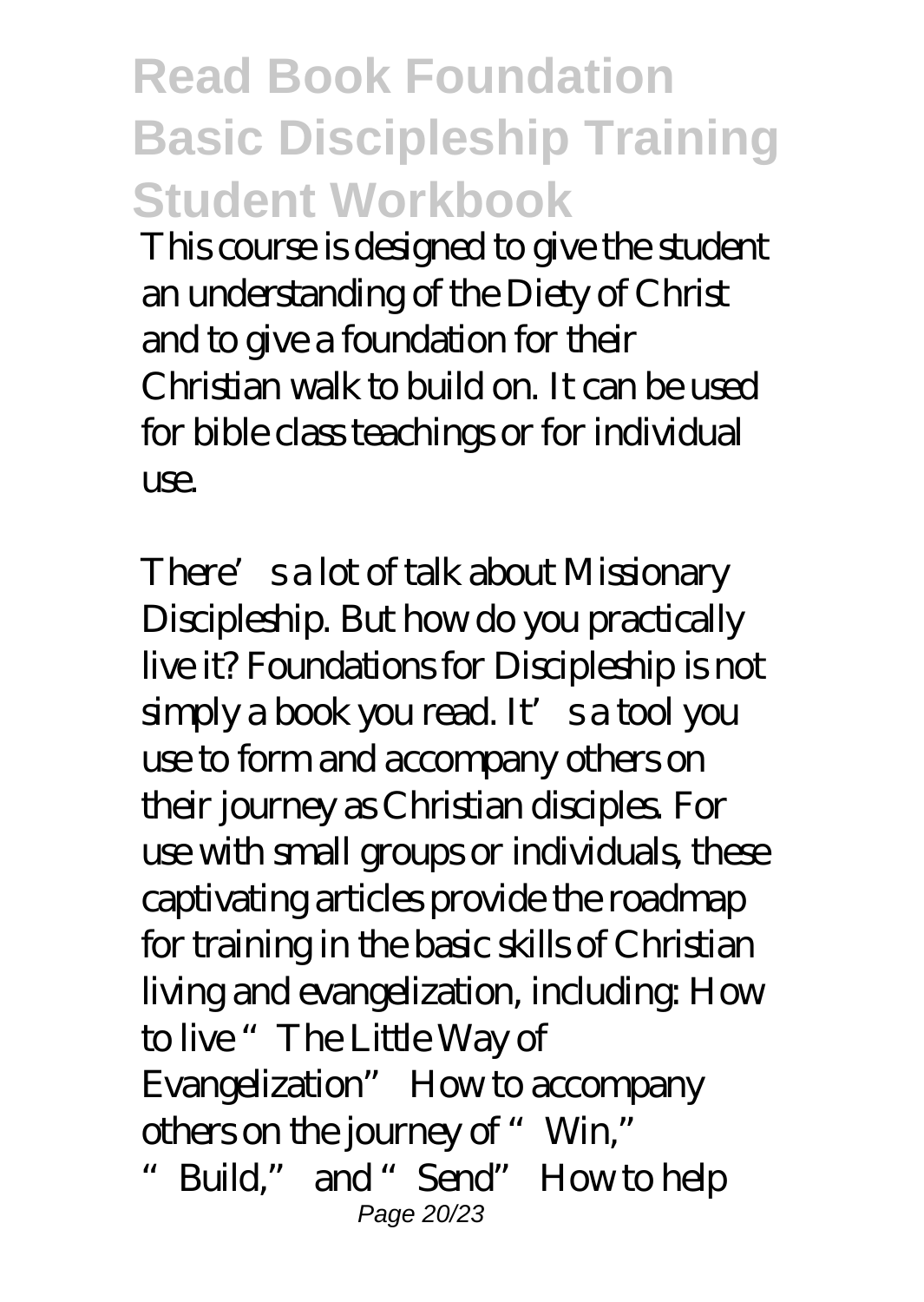**Sthers grow in prayer, Eucharistic** devotion, Christian friendship, and care for the poor How to share the Gospel and your testimony How to deepen one's own interior life, from which all evangelization flows How to invite others into mission This book is a toolbox for leaders who want to walk with others in discipleship. If you read it by yourself, it might change your life; if you use it to lead others, you might change the world.

The triunity of the Christian God is not just one isolated doctrine among others. Allan Coppedge draws out the implications for our understanding of God's nature, attributes, roles, relationship to creation and providence.

ABOUT THE BOOK: "School Of Ministry" is a powerful Discipleship Program to help individuals and churches Page 21/23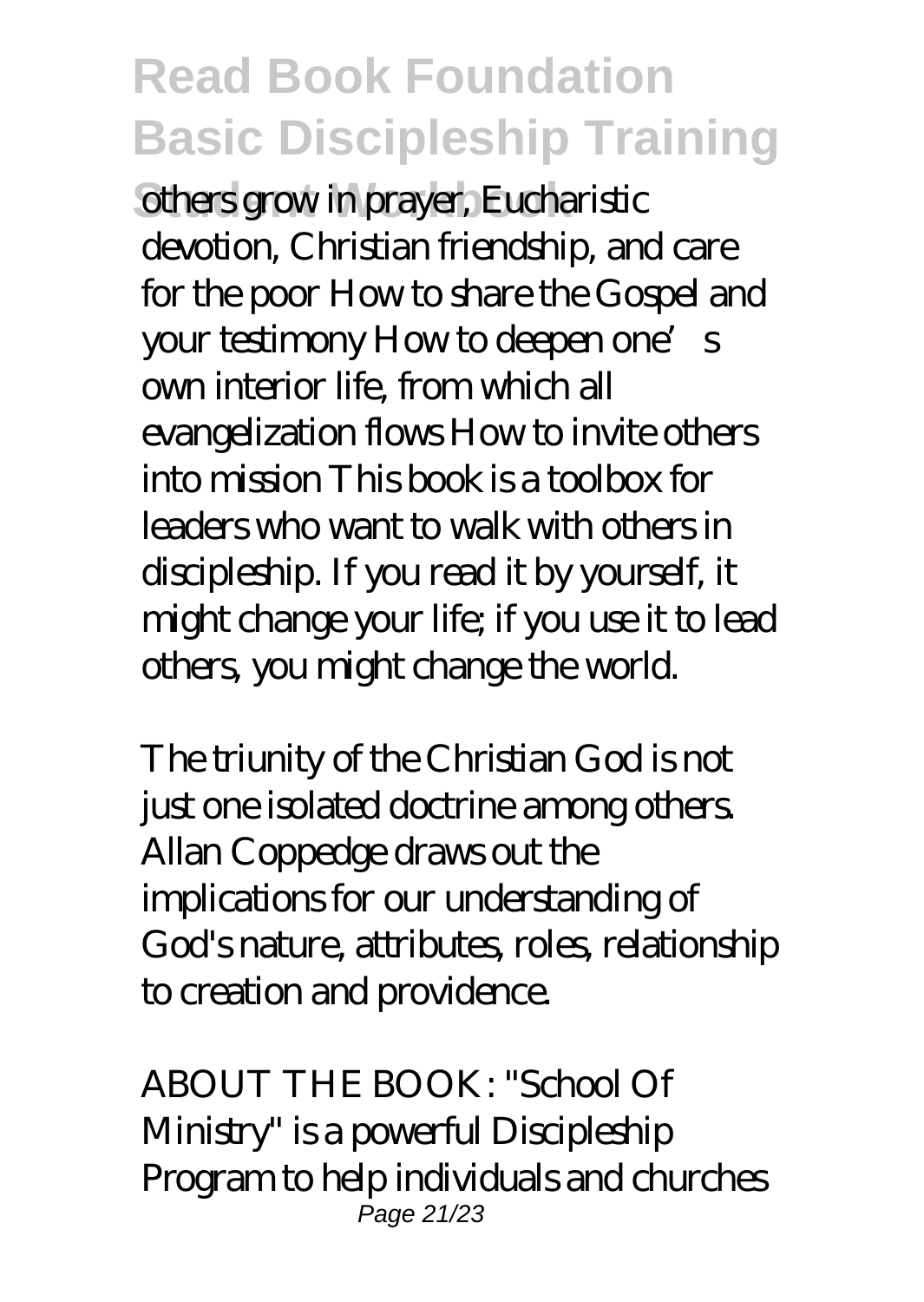grow in their faith, learn the bible, and become devoted followers of Jesus Christ. This entire series consists of 6 books of 48 Lessons (broken in 2 parts each), which takes the bible student on a spiritual discipleship journey... from building a strong foundation to moving in the prophetic. In Course One, "Foundation Of Faith," you will learn to build a strong foundation of faith for your life and ministry. This course is for new believers as well as those who want to refresh their faith. It is recommended for all to go through this course to get a strong biblical foundation of faith before advancing on to the other books in this series. Some of the topics you will learn in Foundations Of Faith is Discipleship, Salvation, Baptism, Communion, Doctrine, Vision, Giving, Walking In The Spirit, finding your ministry and much more.